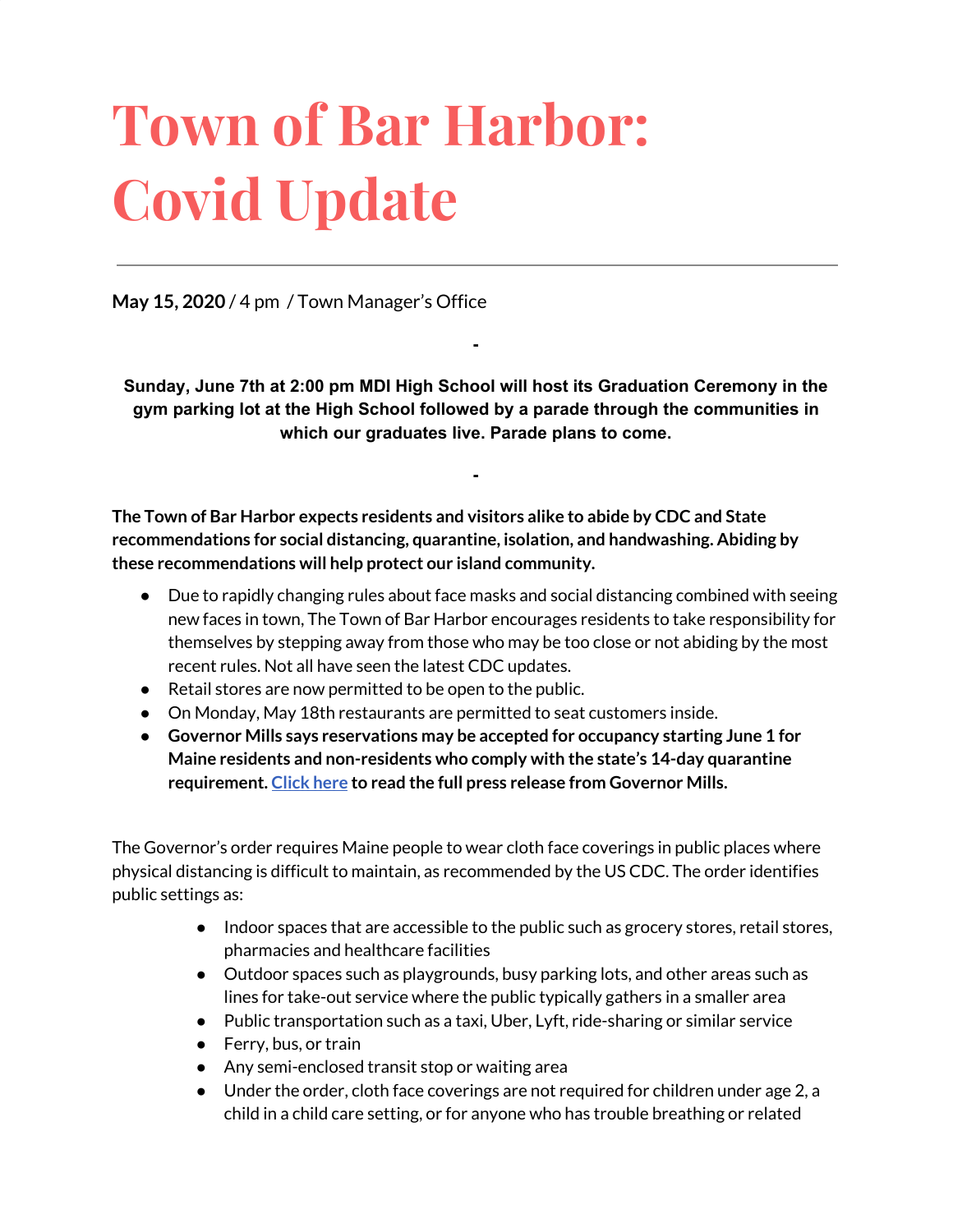medical conditions, or who is otherwise unable to remove the mask without assistance.

Maine Requires all visitors and returning residents to quarantine for 14 days.

**What does [quarantine](https://www.maine.gov/dhhs/mecdc/infectious-disease/epi/airborne/coronavirus.shtml#faq) mean? Please click this link to see the answer to this question and many [Maine](https://www.maine.gov/dhhs/mecdc/infectious-disease/epi/airborne/coronavirus.shtml#faq) FAQ's**

# **Covid Transmission Update**

**MDI Hospital confirmed thatthey have had four (4) positive tests to date.**

**As oftoday 5/15/20, Maine CDC has confirmed ten (10) positive cases in Hancock County.**

Maine Center for [Disease](https://www.maine.gov/dhhs/mecdc/infectious-disease/epi/airborne/coronavirus.shtml) Control

# **Public Safety & Municipal News**

**The next Town Council meeting will be May 19, 2020, 4:00 PM. Streaming live on Spectrum Channel 1303 or on [Townhallstreams.com](http://townhallstreams.com/)**

#### **[5/19/20](http://www.barharbormaine.gov/126/Town-Council) Town Council Agenda, Click Here**

**The Municipal Offices will be closed for Memorial Day on 5/25.**

5/5 Town Council Actions:

- Direct Councilor Dobbs and Manager Knight to open a dialog with the Governor's office on behalf of Bar Harbor.
- Have Councilor Friedmann create a framework for upcoming public Covid Zoom Forums to gather resident sentiment at the end of May.
- Create a staff working group to explore the potential for closing streets as a method of encouraging business and to accommodate social distancing

There are two new surveys on Polco to help the Town of Bar Harbor better understand the impact Covid 19 is having on the community and to help make Bar Harbor a safe and welcoming community when visitation begins again.

The Town invites all residents and community member to participate in th[e](https://polco.us/surveys/90178e75-6be4-45c6-819c-07052b97ab32?iid=9dedcb78-dd36-40ed-a81b-a88709e391cc) Covid19 [Resident](https://polco.us/surveys/90178e75-6be4-45c6-819c-07052b97ab32?iid=9dedcb78-dd36-40ed-a81b-a88709e391cc) Impact [Survey](https://polco.us/surveys/90178e75-6be4-45c6-819c-07052b97ab32?iid=9dedcb78-dd36-40ed-a81b-a88709e391cc)

The Town invites all businesses to participate in the Covid19 [Business](https://polco.us/surveys/96ab7f5d-a644-42b5-965d-f4a3d11c6ea7?iid=9dedcb78-dd36-40ed-a81b-a88709e391cc) Survey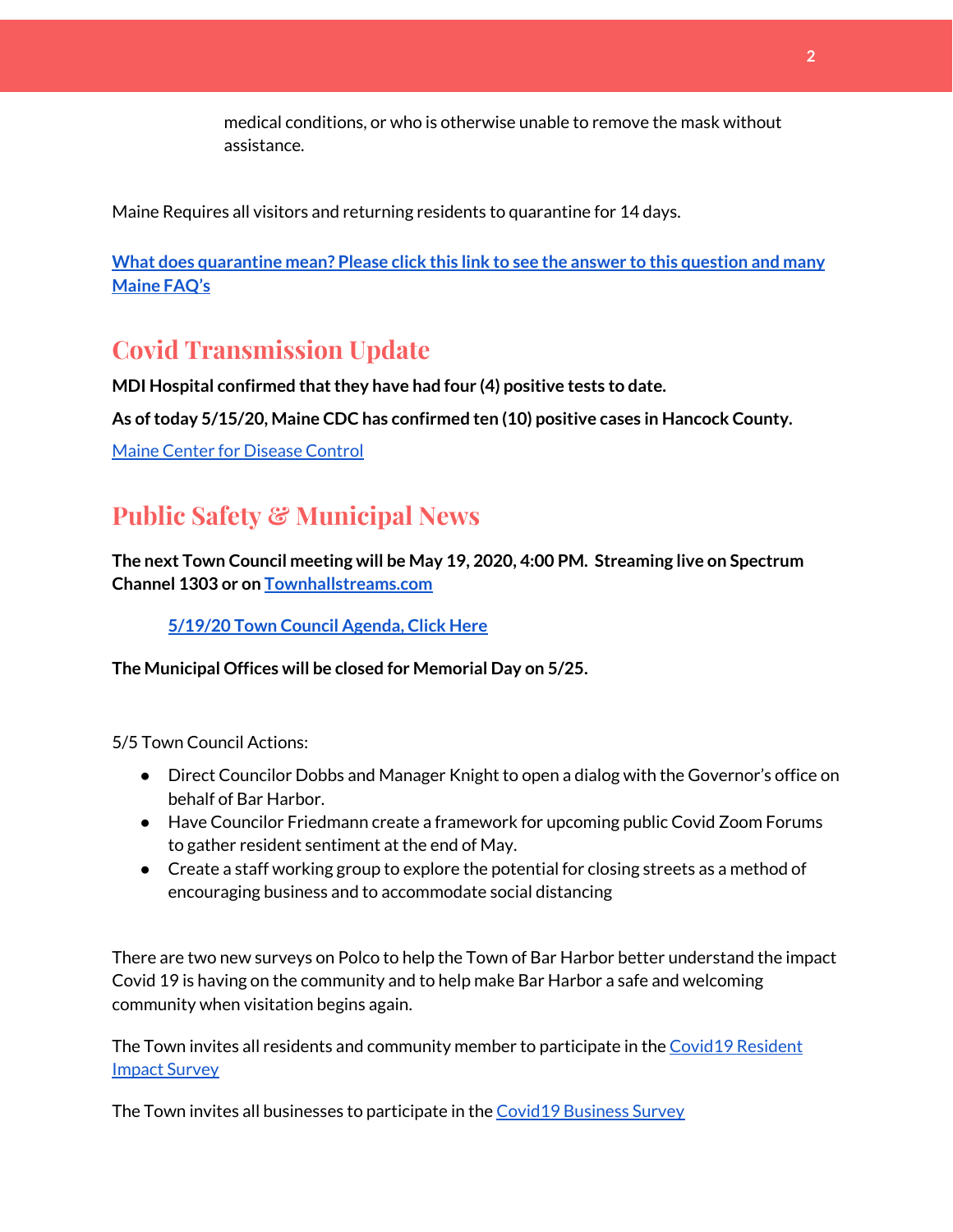The next Town Council meeting will be 5/19/20 at 4:00 PM on [townhallstreams.com](http://townhallstreams.com/) or live cable channel 1303.

The Public Works leaf pile area is open during normal public works facility hours. There will be no public access beyond the pile area and no access to the recycling metal pile.

Town of Bar Harbor buildings, schools, restrooms, and playgrounds are closed to the public until 5/15 due to the extension of the declaration of the state of emergency.

Town of Bar Harbor Town Meeting has been rescheduled for June 30th, and the Election will be held on July 14th.

BURN PERMITS: Burn permits are not being written by BHFD at this time but residents can get a permit online at [https://www13.informe.org/burnpermit/public/index.html.](https://www13.informe.org/burnpermit/public/index.html) If unable to obtain a permit online, it is because the fire department is not allowing burning for the day.

CDC Announces [Modifications](https://www.cdc.gov/media/releases/2020/s0409-modifications-extension-no-sail-ships.html) and Extension of No Sail Order for All Cruise Ships

Police Department: The Town's Police Department is tasked with enforcing the Governor's Essential Business [Mandate](https://www.maine.gov/governor/mills/sites/maine.gov.governor.mills/files/inline-files/An%20Order%20Regarding%20Essential%20Businesses%20and%20Operations%20.pdf) to ensure that all non essential businesses are complying with the order to close. Please call the department 288-3391 for more information.

# **Island Explorer**

Downeast Transportation, in consultation with its partners, has decided to indefinitely postpone Island Explorer bus system service for 2020 due to the COVID-19 pandemic. The Island Explorer is a propane-powered, fare-free transit system that serves Acadia National Park and the surrounding communities. In 2019, the bus system carried more than 648,000 passengers. Service would normally begin June 23rd on Mount Desert Island and Memorial Day weekend on the Schoodic Peninsula, and run through Columbus Day.

## **MDI Hospital**

**16 Ways to Help Reduce Covid [Anxiety](https://www.mdihospital.org/news/16-ways-to-help-reduce-covid-19-anxiety/)**

**[Nutrition](https://www.mdihospital.org/news/16-ways-to-help-reduce-covid-19-anxiety/) during Covid 19**

Press Release [4/13/20:](https://www.mdihospital.org/news/mount-desert-island-hospital-acquires-cepheid-genexpert-rapid-point-of-care-testing-system-for-the-new-coronavirus-and-many-other-infectious-diseases/) MDI Hospital Acquires New Rapid Testing System

Drs. Kuffler and [Abreu's](https://www.mdislander.com/opinions/commentary-seven-steps-to-staying-safe) Letter about the Seven Steps to Staying Safe

**MDI Hospital Coronavirus Call Center :**If you are having symptoms or think you may have been exposed to COVID-19, call your primary care provider. If you do not have one, reach out to our Coronavirus Call Center at 207-801-5900. Calling ahead helps our dedicated health care professionals provide the best possible care and protects those in our community who are most vulnerable.

Remember: **PLEASE CALL AHEAD**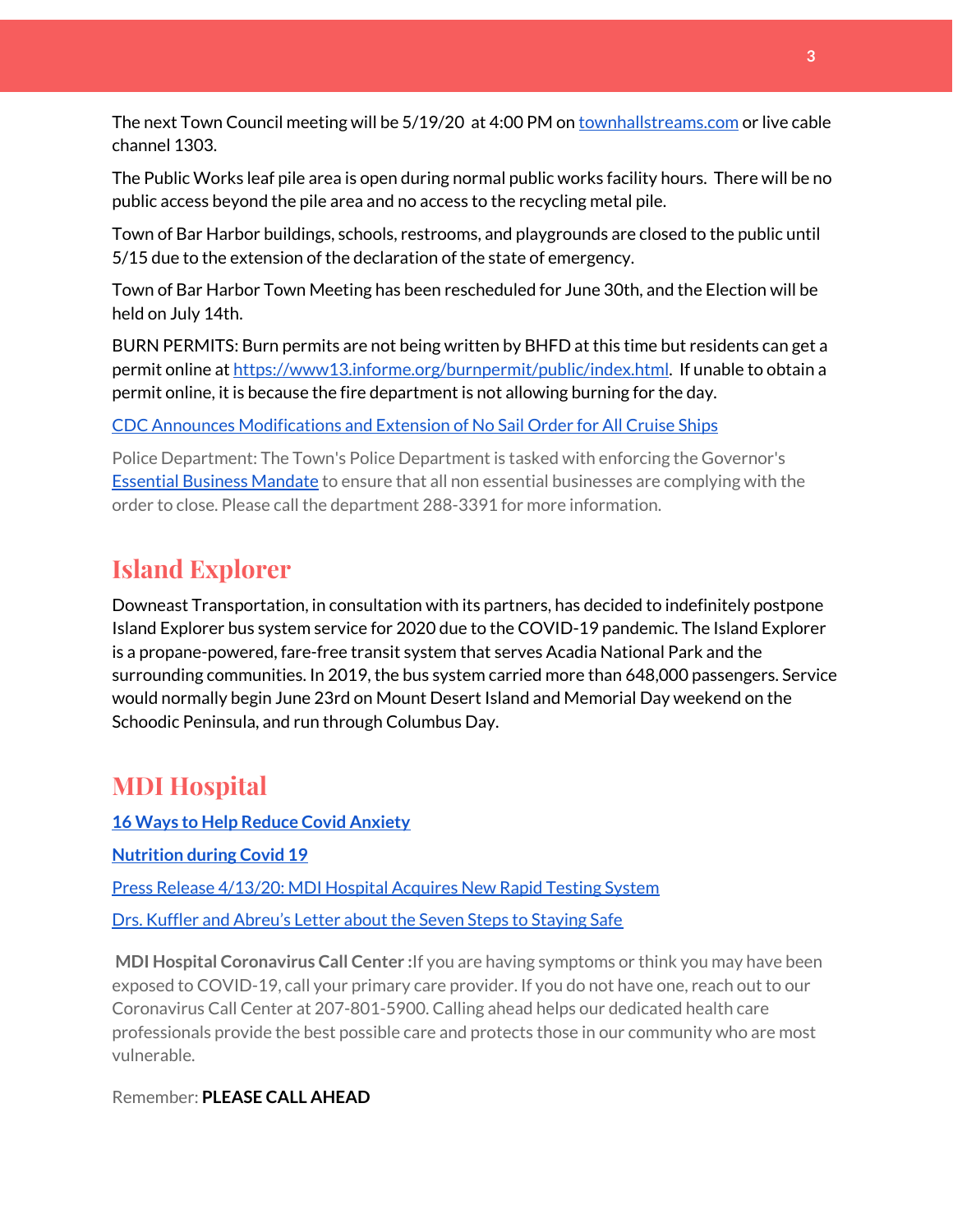MDI Hospital has suspended visitation. There are several exceptions, please visit this website to learn more.

## MDI [Hospital](https://www.mdihospital.org/covid-19/?fbclid=IwAR2Q31t4a6H1pxDfUeqSzFcmp5UbRlSwe93i58zEkHstfexp5EgoHB5cxGU) Covid Updates

# **Hannaford, Paradis True Value, A&B Naturals**

#### **[Hannaford](https://www.hannaford.com/locations/bar-harbor-hannaford-21051)**

"As always, a big thank you to all of our customers for their understanding through many changes in how we operate in today's environment!" - Jay Boyce, Manager

**Deli and seafood service cases are now available. They ask customers to be patient as they pilot a system that supports social distancing. Customers should not expectto see our full variety immediately, butit will improve over the coming weeks.**

**Deli hours are 7am to 7pm.**

**Seafood hours are 10am to 7pm.**

#### **Store hours are now 7am - 9pm daily.**

Curbside Pickup is now available for prescriptions, please call the pharmacy for details [\(207\)](https://www.google.com/search?client=firefox-b-1-d&q=hannaford+pharmacy+bar+harbor#) [288-0421](https://www.google.com/search?client=firefox-b-1-d&q=hannaford+pharmacy+bar+harbor#)

Senior hours are now 7 am- 8 am on Tuesdays, Wednesdays, and Thursdays.

There may be daily limits per customer on the following items:

BUTTER - BABY WIPES - NAPKINS - PAPER TOWELS - HOUSEHOLD CLEANING SUPPLIES - HAND SANITIZER - EGGS - VITAMINS - COUGH & COLD MEDICINE - DISINFECTING SPRAY ALOE - RUBBING ALCOHOL - LIQUID HAND SOAP - FACE MASKS - TOILET PAPER - FLOUR FACIAL TISSUE - PAIN RELIEVERS

At this time, reusable bags are no longer permitted inside the building. This includes the reusable pre-wrap bags that customers may put fruits and vegetables in. Hannaford will be using single-use plastic bags until further notice.

**To those who are looking for work: [Hannaford](https://www.hannaford.com/about-us/careers) is currently hiring.**

## **[Paradis](https://www.facebook.com/ParadisTrueValue/) True Value:**

Paradis is doing curbside pick-up with ordering and payment processing for those who do not wish to enter the store.

**Paradis has masks and plexiglass in stock. Plexiglass can be cutto order.**

When shipments of supplies come in they post to their [facebook](https://www.facebook.com/ParadisTrueValue/) page to notify customers of new inventory. 207-288-4995

**Paradis True Value is now hiring, please send inquiries to [bethp@paradistruevalue.com](mailto:bethp@paradistruevalue.com) .**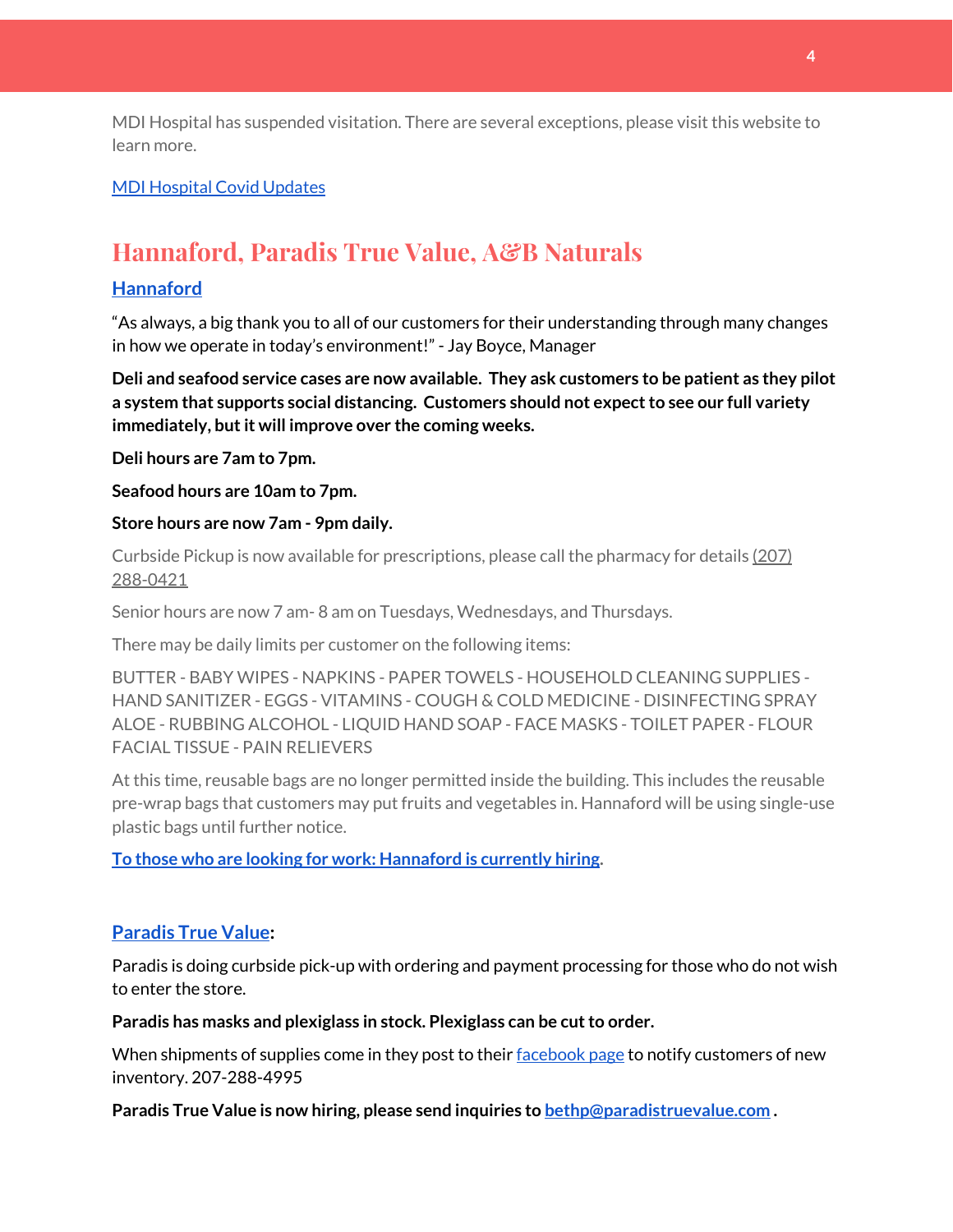## **A&B [Naturals:](http://aandbnaturals.com/)**

**A & B Naturals is doing curbside pickup, walk up window purchases, and online orders.**

**Today May 11th, doors are open and all are welcome with a mask and social distancing.**

**5 customers are allowed in the store at a time.**

The juice bar is still closed, but please stay tuned for an increased variety of grab and go cafe **items. Soup is coming soon!**

To place orders: call 207-288-8480 /email [aandb.order@gmail.com](mailto:aandb.order@gmail.com)/ or on the website [www.aandbnaturals.com](http://www.aandbnaturals.com/)

# **Bar Harbor Chamber of Commerce**

**If you have ideas that would help Bar Harbor businesses during this time, please email concepts to Chamber Director Alf Anderso: [alf@barharborinfo.com](mailto:alf@barharborinfo.com)**

Includes resource lists for visitors and businesses

<https://www.visitbarharbor.com/member-center-coronavirus-resources>

# **School Information: Conners Emerson & MDI High School**

**SCHOOL LUNCH :**

**MDI High School**

## MDIHS Food [Program](http://www.createsurvey.com/c/83380-7yUuuZ/) Option



Any MDI High School student who resides in the town of Bar Harbor, Mount Desert, Tremont, Trenton or Southwest Harbor will have the opportunity to pick up a bag breakfast/lunch. Each bag can be picked up at your town's elementary school (Town of BH @ Conners Emerson, Town of Mount Desert @ MDES, Town of Tremont @ Tremont Elementary Town of Trenton @ Trenton Elementary and Town of SWH @ Pemetic). These meals are

available free to any MDIHS student regardless of your lunch status. Students in Hancock or Lamoine --please contact your elementary school for meal options.

<sup>→→</sup>Complete this [survey](http://www.createsurvey.com/c/83380-7yUuuZ/) by Thursday each week to reserve meals for the following week.

## **Conners-Emerson School**

This is for students living in Bar Harbor and the surrounding villages. Food will be picked up Monday and Thursday 11:30 to 12:30 in front of the Emerson Library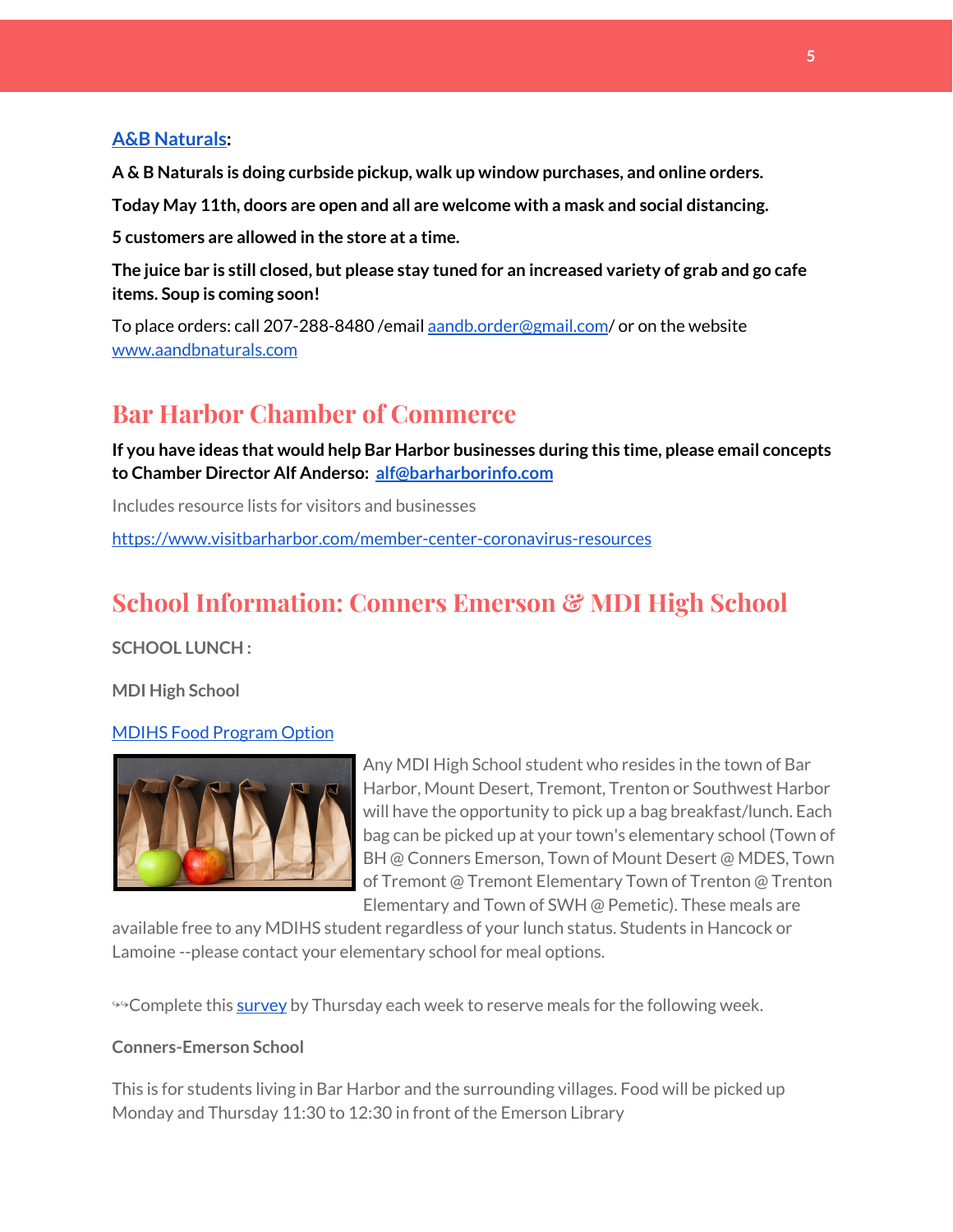<http://www.mdirss.org/>

**Latest email update from [Principal](https://docs.google.com/document/d/1OKDsYNtOgV0FI9xAcXwQvenOKLV0S2vBg1o5jtu5CrE/edit?usp=sharing) Haney MDI High School - Graduation Plans** Latest email update from Conners [Emerson](https://docs.google.com/document/d/1v3pgkG6Q-9S3gisuUIj4etPVDwgBKl4P00JBkvZr-kk/edit?usp=sharing) School **Latest email update from [Superintendent](https://docs.google.com/document/d/1fzeCbc8gpTSKmUaDoQH1Avx5PVl-h0reFphXrT1eUNA/edit?usp=sharing) Marc Gousse - End of Year Plans**

## **Mental Health**

[National Alliance on Mental Illness Maine](https://www.namimaine.org/) [Maine DHHS - Hotlines/Crisis Numbers](https://www.maine.gov/dhhs/hotlines.shtml) Crisis [Services](https://www.sweetser.org/programs-services/services-for-adults/crisis-services/)

## **Acadia National Park**

**See latest alert from ANP** : Delay of Opening

## **Land & Garden Preserve**

Little Long Pond and all the Preserve's natural lands remain open. Visitors to the Preserve are encouraged to follow disinfecting and distancing protocols.

**Beginning the week of April 20, 2020 the Natural Lands team will begin an erosion control project along the southeastern side of Little Long Pond. The lower carriage road leading to the Boathouse will be seeded and closed to visitors for the next six weeks. Please do not go beyond any fencing and signage to allow new grass the necessary time for proper germination.**

The gardens remain closed and locked, and will reopen when it is safe to do so.

More info on our website: <https://www.gardenpreserve.org/>

## **Community Resources**

#### **The First: Jon Nicholson & Tony McKim Payroll [Protection](https://bit.ly/2WjDrd0) Plan "Wrap Up" video from 5/5**

Open Table MDI – Building [Community,](https://www.opentablemdi.org/) One Meal at a Time is delivering meals twice a week, free of charge, to anyone who requests them (MDI wide), as well as once a week curbside pick up. They are donation based and the food is healthy and tasty.

Jesup [Memorial](https://jesuplibrary.org/) Library educational resources

Mount Desert 365 Resource [Spreadsheet](https://docs.google.com/spreadsheets/d/1okAx6HSsgXZY9CGH07Dzi6rqe7a6m4dLCPKot2Li7Ek/edit?usp=sharing) is a resource list for all of MDI